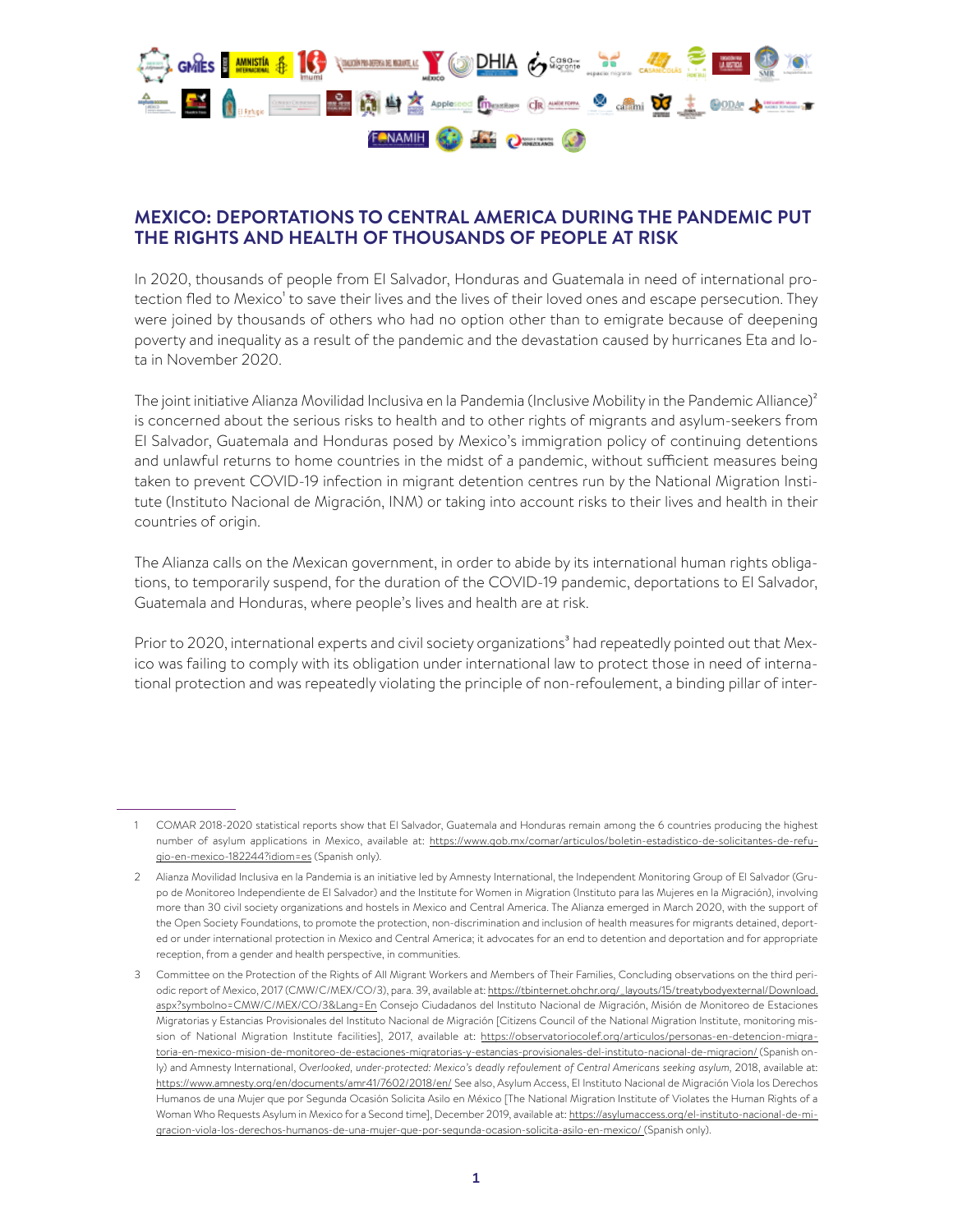

national law, which prohibits people being returned to situations where they are at real risk of irreparable harm, such as persecution, torture, ill-treatment or other human rights violations.<sup>4</sup>

The violations documented include the failure of the INM to inform people about the reasons for their detention and their right to request asylum, despite express provisions for this in Mexican law;<sup>5</sup> restricted access for lawyers from civil society organizations seeking to provide assistance and legal representation; as well as other procedural irregularities that, in practice, prevent people from challenging their expulsion and accessing protection in Mexico. These irregularities include, for example, deporting asylum-seekers even though they have asylum application procedures for recognition of their refugee status pending before the Mexican Commission for Aid to Refugees (Comisión Mexicanan de Ayuda a Refugiados, COMAR), or getting people to sign documents agreeing to assisted return, which in practice makes their deportation possible, without explanation and sometimes even under pressure.<sup>6</sup>

These are not the only violations of the human rights of migrants and asylum-seekers. Depriving someone of their liberty, including immigration-related detention, should be an exceptional measure of last resort, limited to the shortest possible time and based on a case-by-case assessment of the personal situation of each individual. However, in Mexico, immigration-related detention is the automatic response and all migrants in an irregular situation apprehended by the INM are detained, even if they express their wish to request asylum. Over the years, the National Human Rights Commission (Comisión Nacional de los Derechos Humanos, CNDH) and civil society organizations have warned about the overcrowding<sup>7</sup> and precarious conditions faced by migrants from Central America in Mexico and in migrant detention centres and facilities prior to their deportation, including lack of water, hygiene, adequate sanitation and ventilation, as well as lack of access to services for detainees, which constitute violations of the right to health.<sup>8</sup> At least three people died in the custody of the INM in circumstances related to their detention in  $2019.°$ 

<sup>4</sup> In a report published in 2018 based on 500 responses from migrants and asylum-seekers interviewed during their journey through Mexico, Amnesty International documented 120 statements containing strong indications that there had been refoulement. This represented 24% of the total number of responses and 40% of responses from former National Migration Institute (INM) detainees. These statements detailed how detainees were returned to their country despite having explicitly requested asylum or expressed fear for their lives in their country of origin. Amnesty International, Overlooked, under-protected: Mexico's deadly refoulement of Central Americans seeking asylum, 2018, available at: [https://www.amnesty.org/en/documents/amr41/7602/2018/en/](https://www.amnesty.org/es/documents/amr41/7602/2018/es/)

<sup>5</sup> Article 19 of the Ley de Refugiados y Protección Complementaria (Refugees Law and Additional Protection), available at: [http://www.diputados.](http://www.diputados.gob.mx/LeyesBiblio/pdf/LRPCAP_111120.pdf) [gob.mx/LeyesBiblio/pdf/LRPCAP\\_111120.pdf](http://www.diputados.gob.mx/LeyesBiblio/pdf/LRPCAP_111120.pdf) (Spanish only).

<sup>6</sup> Committee on the Protection of the Rights of All Migrant Workers and Members of Their Families, Concluding observations on the third periodic report of Mexico, 2017 (CMW/C/MEX/CO/3), para. 3; Amnesty International, Overlooked, under-protected: Mexico's deadly refoulement of Central Americans seeking asylum, 2018.

<sup>7</sup> CNDH, Informe especial: situación de las estaciones migratorias en México, hacia un nuevo modelo alternativo a la detención [Special report: situation of immigration stations in Mexico, towards a new alternative model to detention], 2019, available at: [https://www.cndh.org.mx/sites/de](https://www.cndh.org.mx/sites/default/files/documentos/2019-11/Informe-Estaciones-Migratorias-2019-RE.pdf)[fault/files/documentos/2019-11/Informe-Estaciones-Migratorias-2019-RE.pdf;](https://www.cndh.org.mx/sites/default/files/documentos/2019-11/Informe-Estaciones-Migratorias-2019-RE.pdf) Recommendation 77/2019, available at: [https://www.cndh.org.](https://www.cndh.org.mx/sites/default/files/documentos/2019-09/Rec_2019_077.pdf) [mx/sites/default/files/documentos/2019-09/Rec\\_2019\\_077.pdf](https://www.cndh.org.mx/sites/default/files/documentos/2019-09/Rec_2019_077.pdf) and Recommendation 68/2016, 28 December 2016 (on the Mexico City Migrant Detention Centre), available at: [http://www.cndh.org.mx/sites/all/doc/Recomendaciones/2016/Rec\\_2016\\_068.pdf](http://www.cndh.org.mx/sites/all/doc/Recomendaciones/2016/Rec_2016_068.pdf) (Spanish only).

<sup>8</sup> The Citizens Council of the INM published the findings of its monitoring of the migrant detention centres and facilities. Among the factors highlighted were overcrowding in most centres; lack of sleeping supplies, such as mattresses, mats and bedding; problems with sanitary facilities and a shortage of drinking water, resulting in poor hygiene; and a proliferation of bad smells and insects. In addition, it documented a lack of access to adequate medical services for detainees, and a lack of electricity and ventilation in some small centres. Citizens Council of the National Migration Institute, Misión de Monitoreo de Estaciones Migratorias y Estancias Provisionales del Instituto Nacional de Migración, [Monitoring Mission of Migrant Detention Centres and Temporary Facilities] 2017.

<sup>9</sup> Amnesty International, *Annual Report 2019:* 'Mexico', available at: https://www.amnesty.org/download/Documents/POL1032022021ENGLISH.PDF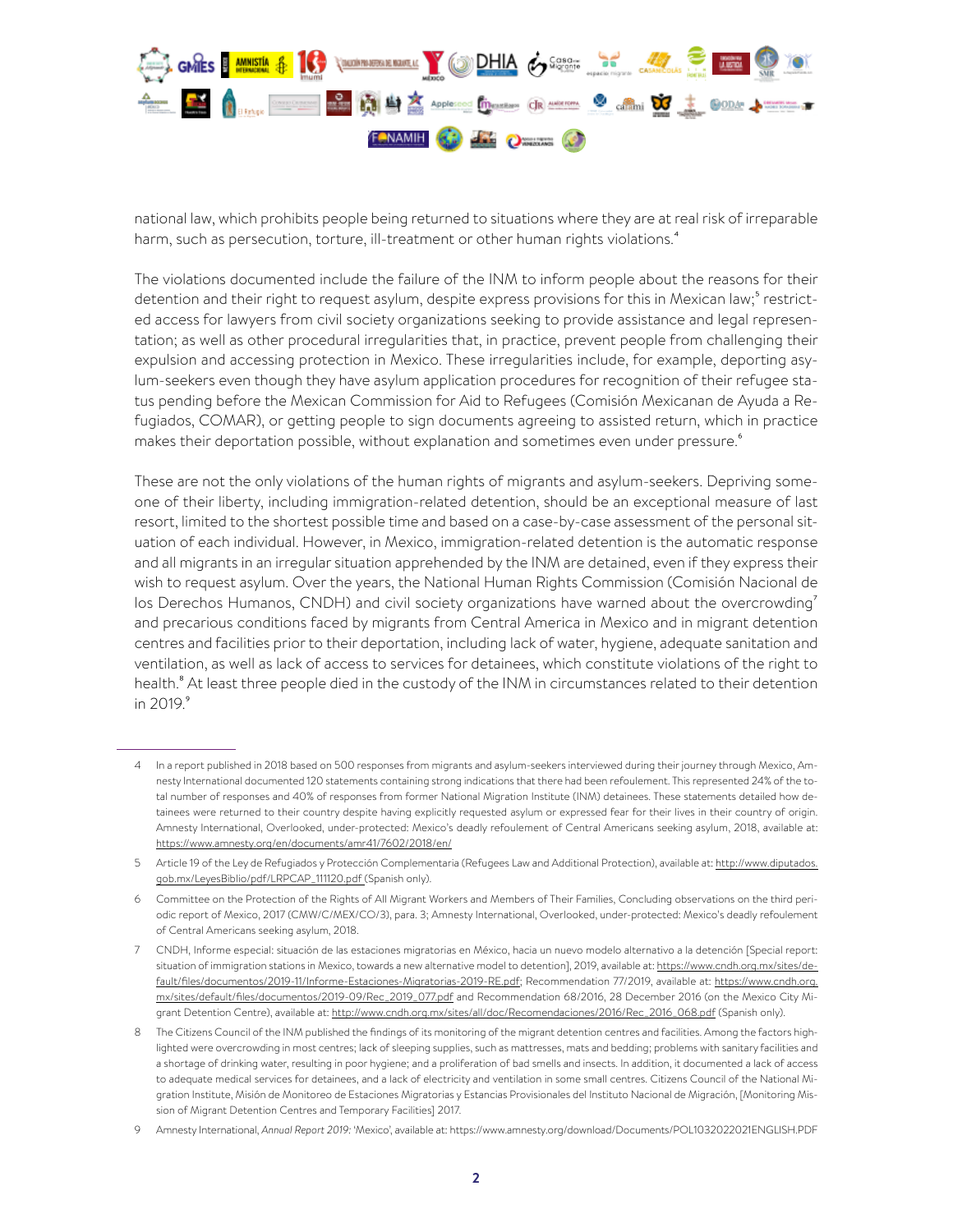

Monitoring carried by organizations from the Alianza during 2020 shows that this situation has continued during the pandemic. The Mexican authorities continued to violate the rights of people in need of protection. They also continued to detain thousands of people, despite the fact that immigration-related detention during a pandemic poses serious risks to the health and lives of detainees, and in general cannot be considered a justified or proportionate response, especially when the right to health cannot be ensured.<sup>10</sup> The Alianza was able to verify that the conditions in various migrant detention centres are and remain of great concern, including:

- **• Overcrowding:** some people report, for example, being held in rooms without adequate ventilation with 50 other people, making it impossible to practise physical distancing.
- **• Lack of hygiene and sanitation facilities in migration detention centres:** people often cannot wash their hands with soap regularly and antibacterial gel and face masks are often not provided, (or, when masks are provided, they cannot be changed).
- **• Lack of infection prevention measures and information about the COVID-19 health emergency** on arrival and inside migration detention centres and a failure to identify asymptomatic cases that could lead to outbreaks: after being transferred there in a patrol car, often without physical distancing or face masks, people entering migrant detention centres are not always given a health check. Sometimes on arrival all that happens is that their temperature is taken or they are asked a few questions about their health. The statements gathered indicate that new arrivals are not given COVID-19 tests.
- **• Lack of medical care:** There is no systematic guaranteed access to health services for people suspected of having COVID-19 or who present with a respiratory tract infection, or for people with other health needs, such as reproductive and sexual health care and obstetrics, pre-existing conditions or conditions identified in transit.
- **• Lack of measures to guarantee access to mental health services,** despite the widespread need for treatment among detainees.

Some of these elements identified by civil society organizations are consistent with CNDH Recommendation No. 34/2020 of 31 August 2021. The CNDH recognized the violation of the right to protection of health, life and access to health information of a Salvadoran migrant woman who died of COVID-19 after being held in the Mexico City Migration Detention Centre, as well as the protection of the health of people in the context of migration housed in that facility and of all those who enter, stay or work there."

The statements collected by organizations from the Alianza during this period also show that the immigration authorities in Mexico do not carry out PCR tests before the deportation or assisted return of detainees to their countries, and that people only have one face mask for the bus journey, which can last as long as 15 hours for those who are returned from Tapachula in Mexico to Tegucigalpa in Honduras.

<sup>10</sup> For example, in April 2020 a judge in Mexico City issued a judicial ruling setting out 11 measures designed to preserve the life and health of people on the move detained in migrant detention centres. The INM has not complied with the provisions of the ruling and to date it has not provided a report on the implementation of the measures ordered by the judge.

<sup>11</sup> CNDH, Recommendation 34/2020, 31 August 2020, available at:<https://www.cndh.org.mx/documento/recomendacion-342020>(Spanish only).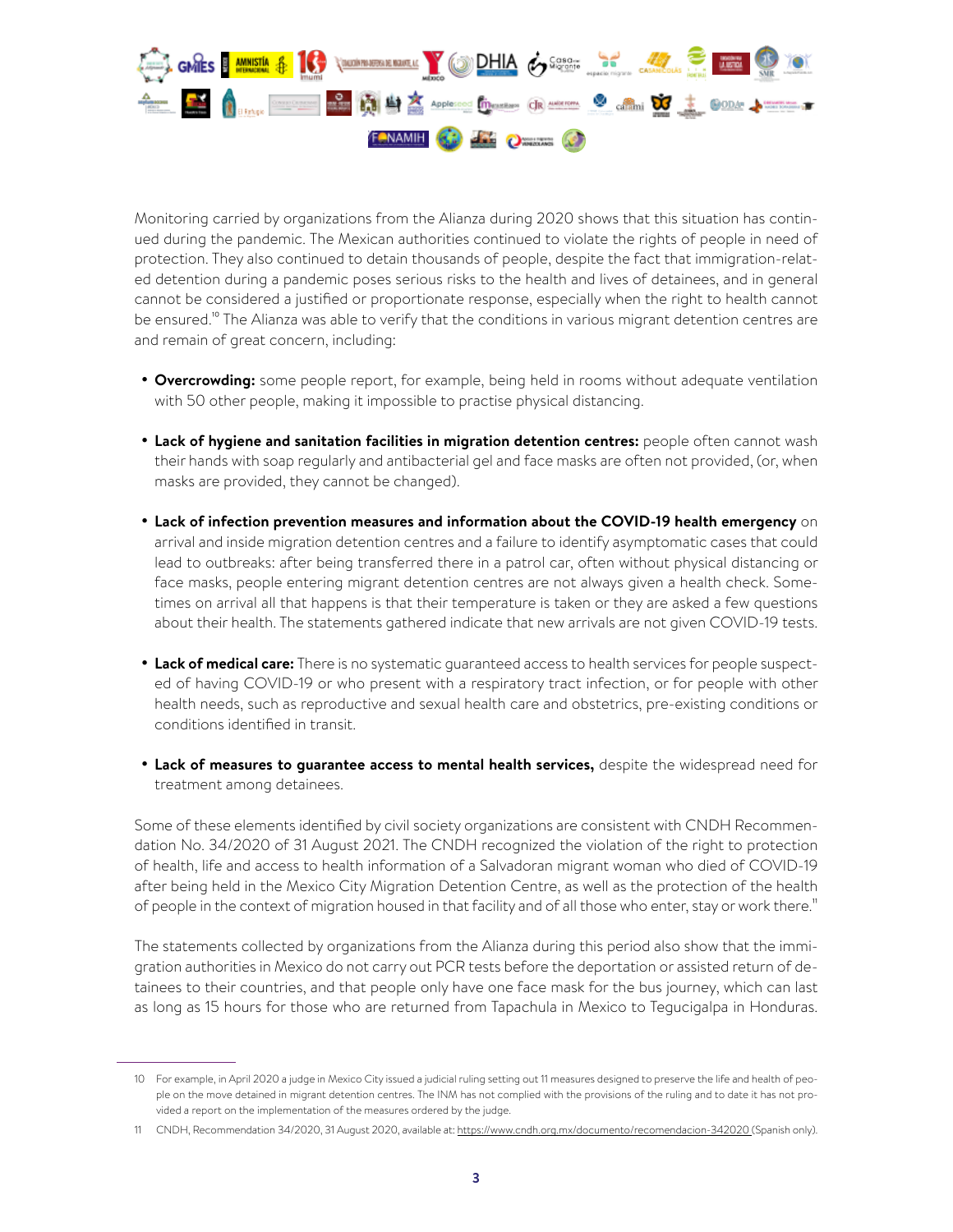

Some people even reported that the Mexican authorities asked them to reuse the same mask that they were given on their arrival at the migrant detention centre.

Regarding the implementation of infection prevention and information measures when people arrive in their countries of origin, the information received from people returned from the USA and Mexico and, in some cases, from Guatemala, indicate that the necessary protocols are not implemented systematically. Although some people reported having passed through quarantine centres where they did have a PCR test and were given face masks and others said that had their temperature taken and they were advised to quarantine, the Alianza also received information from people who did not have their temperature taken when they crossed the border and were not asked questions or given information.

The unnecessary risks to individual and public health created by these situations are even more worrying, given that on their arrival back in El Salvador, Honduras and Guatemala those returned face other serious socioeconomic difficulties in ensuring their survival (housing, food, work) and personal security, which are likely to undermine even further their rights to life and health and those of the people around them. Added to this, there are now restrictions on access to care and treatment in public health services due to the pandemic.

According to health experts interviewed by the Alianza, if people become infected with COVID-19 or suspect that they have been infected, the chances that returnees can be treated for free in public hospitals in Honduras and Guatemala are almost nil, due to a lack of beds and a backlog of people needing treatment. They also cannot access private diagnostic and health care services where costs are much higher than the average income and, therefore, unaffordable for returnees with scarce resources.<sup>12</sup> Even more worryingly, if people experience complications, it is difficult for them to get free treatment because of the frequent shortages in public hospitals in these countries. The information received by the Alianza shows that in these situations it frequently falls to relatives, if they are able to do so, to pay the extremely high medical costs.<sup>13</sup>

In addition, a lack of specialized intensive care personnel limits even to appropriate care for patients with COVID-19 more access, as is the case for example in Honduras and El Salvador.<sup>14</sup> Dr Suyapa Figueroa,

<sup>12</sup> The Guatemalan Health Prosecutor of the PDH has highlighted difficulties in accessing diagnostic tests for COVID-19 and delays in receiving results and pointed out that costs in the private sector are very high: approximately 600 quetzals (GTQ) (USD77) for the PCR test and between GTQ200 and GTQ250 (USD26-33) for the rapid test. In Guatemala, the minimum wage in 2020 was GTQ2, 581 for the lowest category (USD334). See<https://www.mintrabajo.gob.gt/index.php/dgt/salario-minimo>(Spanish only). However, more than 70% of the population works in the informal economy<https://www.prensalibre.com/economia/al-menos-dos-de-cada-10-guatemaltecos-ganan-por-debajo-de-sus-capacidades-segun-el-ine/> According to the President of the Honduran College of Physicians, who was consulted by telephone in March 2021, a PCR test costs approximately 3,500 lempiras (HNL) (USD145) in the private sector and a rapid test ranges between HNL800 and HNL1,200 (USD33-50 ). In Guatemala, where 58% of the population works in the informal economy, according to the World Bank, the monthly minimum wage for the lowest category is HNL6,762 (USD280). See <http://www.trabajo.gob.hn/wp-content/uploads/2020/01/Tabla-Salario-Minimo-2020.pdf> (Spanish only).

<sup>13</sup> Zulma Calderón, Health Prosecutor of the Guatemalan Human Rights Ombudsman's Office (PDH) indicated that due to budget cuts, public hospitals no longer have certain medicines to treat critical patients, so families have to pay for medicines whose unit price can amount to GTQ5,000 (USD650) and they are required for several days or weeks. Similarly, Suyapa Figueroa, President of the Honduran College of Physicians pointed out that there was a shortage of the medication used to sedate, treat and avoid complications in patients requiring ventilation. Faced with this situation, and despite the fact that this practice is prohibited, doctors in public hospitals give prescriptions to the relatives of critical patients so that they can buy medicines such as Tocilizumab in the private sector; four ampoules of this can cost HNL21,000 (USD870).

<sup>14</sup> Dr Figueroa of the Honduran College of Physicians believes that the country has fewer than 20 intensive care physicians. In El Salvador, the head of the Intensive Care Unit of El Salvador Hospital also referred to the lack of intensive care physicians. [https://saludconlupa.com/series/la-se](https://saludconlupa.com/series/la-segunda-ola/el-salvador-el-nuevo-hospital-que-no-estuvo-listo-para-la-emergencia/)[gunda-ola/el-salvador-el-nuevo-hospital-que-no-estuvo-listo-para-la-emergencia/](https://saludconlupa.com/series/la-segunda-ola/el-salvador-el-nuevo-hospital-que-no-estuvo-listo-para-la-emergencia/) (Spanish only).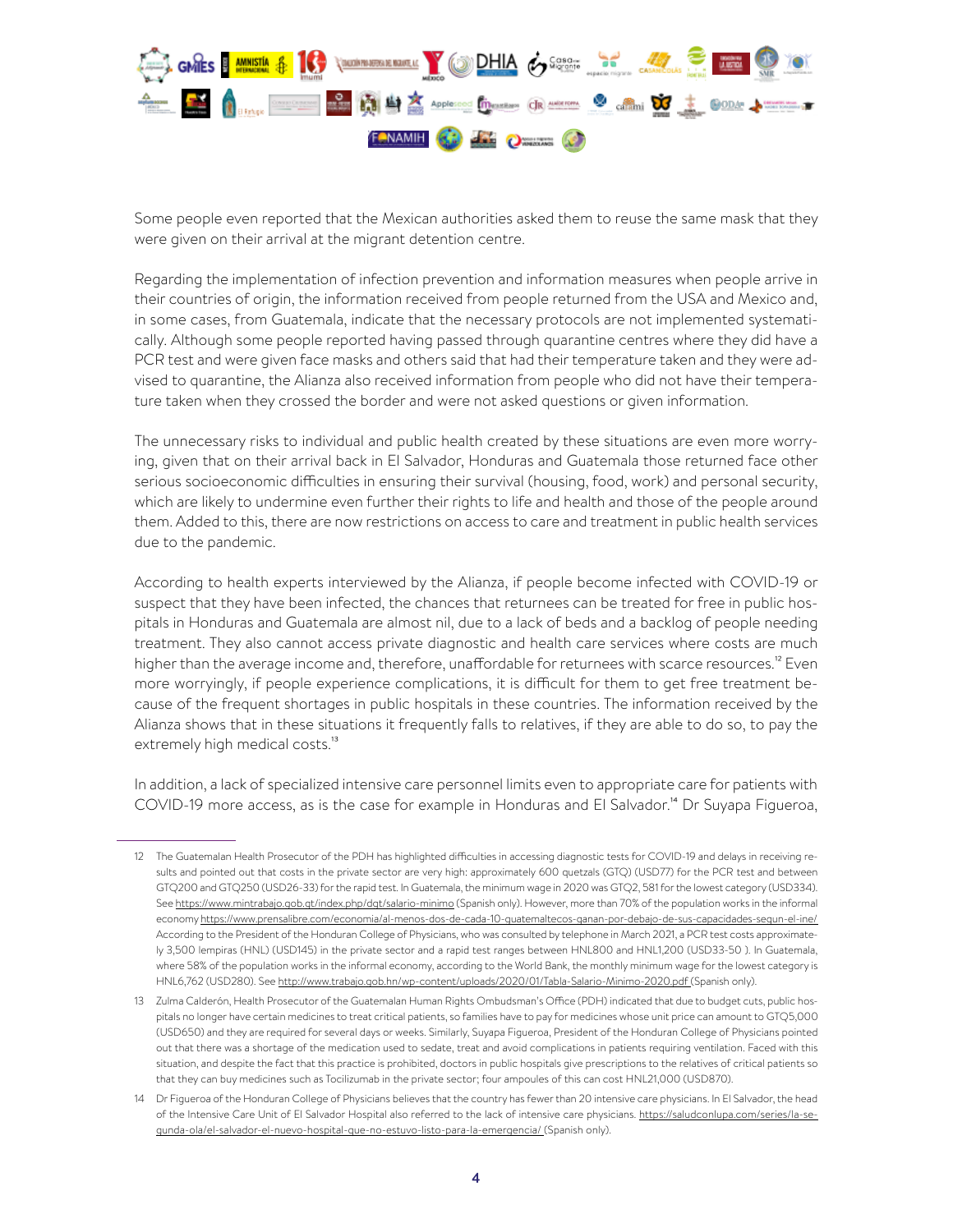

President of the Honduran College of Physicians, who has repeatedly warned about corruption in the management of the pandemic and its impact on the care of patients with COVID-19,<sup>15</sup> also pointed out to the Alianza during an interview in March 2021 that patients with COVID-19 can wait days in "triage" without being treated, resulting in a worsening of their state of health, and that in remote areas of the country the lack of oxygen tanks impacts prognosis and survival rates. During a telephone interview, the El Salvador Human Rights Ombudsperson (Procuraduría para la Defensa de los Derechos Humanos, PD-DH) highlighted the lack of transparency and difficulties in monitoring the care of patients with COVID-19 in the new El Salvador Hospital, which specializes in the care of patients with ongoing complications: despite allegations of shortcomings and operational failings, neither the College of Physicians nor journalists have been able to enter to verify the state of the facilities in this hospital, which is still under construction and the first phase of which was opened in June.

Another cause of concern for the health and lives of returnees is the closure of health services not related to COVID-19. The Health Prosecutor of the Guatemalan Human Rights Ombudsman's Office (Procuraduría de los Derechos Humanos, PDH), Zulma Calderón, highlighted in March 2021 that outpatient consultations in the country's public hospitals had been closed for a year and that there was as yet no plan to reopen them. Lack of treatment can result in a worsening of conditions, so that patients arrive in a critical condition at emergency departments. Similarly, sources consulted by the Alianza reported significant delays in treatment in relation to outpatient consultations and surgery in El Salvador and Honduras.

Under international treaties which Mexico has ratified, it has an obligation to protect, without discrimination, the life and health of everyone in its territory, including migrants and asylum-seekers.<sup>16</sup> Furthermore, the principle of non-refoulement, which is guaranteed in international and regional law and which is binding on Mexico, $\overline{a}$  prohibits the return of people to a country or jurisdiction where there is a real risk they will face serious human rights violations. This applies to asylum-seekers and refugees (under international refugee law) and irrespective of migration status (under international human rights law).

Despite this, the immigration policy pursued by Mexico consists of detaining migrants and asylum-seekers from El Salvador, Guatemala and Honduras in the midst of the COVID-19 pandemic at migrant detention centres and facilities run by the INM, often in conditions that do not enable people to protect themselves from infection and that are not compatible with human dignity. It has also continued to un-

<sup>15</sup> El Heraldo, Equipo comprado por el Estado no sirve para pacientes con coronavirus: Suyapa Figueroa, [Equipment bought by the state is not suitable for patients with coronavirus: Suyapa Figueroa] 18 March 2020, available at: https://www.elheraldo.hn/pais/1365218-466/equipo-comprado-por-el-estado-no-sirve-para-pacientes-con-coronavirus-suyapa ; AFP, Protestan médicos en Honduras por mal manejo de la pandemia, [Doctors in Honduras protest at the mismanagement of the pandemic] 6 February 2021, available at: [https://www.jornada.com.mx/no](https://www.jornada.com.mx/notas/2021/02/06/mundo/protestan-medicos-en-honduras-por-mal-manejo-de-la-pandemia/)[tas/2021/02/06/mundo/protestan-medicos-en-honduras-por-mal-manejo-de-la-pandemia/](https://www.jornada.com.mx/notas/2021/02/06/mundo/protestan-medicos-en-honduras-por-mal-manejo-de-la-pandemia/) ; CONADEH: Presidenta del Colegio Médico de Honduras presenta formal queja, [President of the Hondruas Medical College files a formal complaint] 23 February 2021, available at: [https://](https://www.conadeh.hn/?p=3914) [www.conadeh.hn/?p=3914](https://www.conadeh.hn/?p=3914) See also the reports of the National Anticorruption Council (Consejo Nacional Anticorrupción, CNA), available at: <https://www.cna.hn/category/la-corrupcion-en-tiempos-de-covid-19/>and press statements such as AFP, Honduras lamenta pérdida de 250 mil pruebas de COVID-19 por mal manejo [Honduras deplores the loss of 250,000 COVID-19 tests due to mishandling], 11 August 2020, available at: <https://www.infobae.com/america/agencias/2020/08/11/honduras-lamenta-perdida-de-250000-pruebas-de-covid-19-por-mal-manejo/> (Spanish only).

<sup>16</sup> Mexico has ratified several international human rights treaties, including, for example, the International Covenant on Civil and Political Rights, the International Covenant on Economic, Social and Cultural Rights, the International Convention on the Elimination of all Forms of Racial Discrimination and, at the regional level, the American Convention on Human rights.

<sup>17</sup> 1951 UN Convention on the Status of Refugees, Article 33; American Convention on Human Rights, Article 22.8; and the Convention against Torture and Other Cruel, Inhuman or Degrading Treatment or Punishment, Article 3.